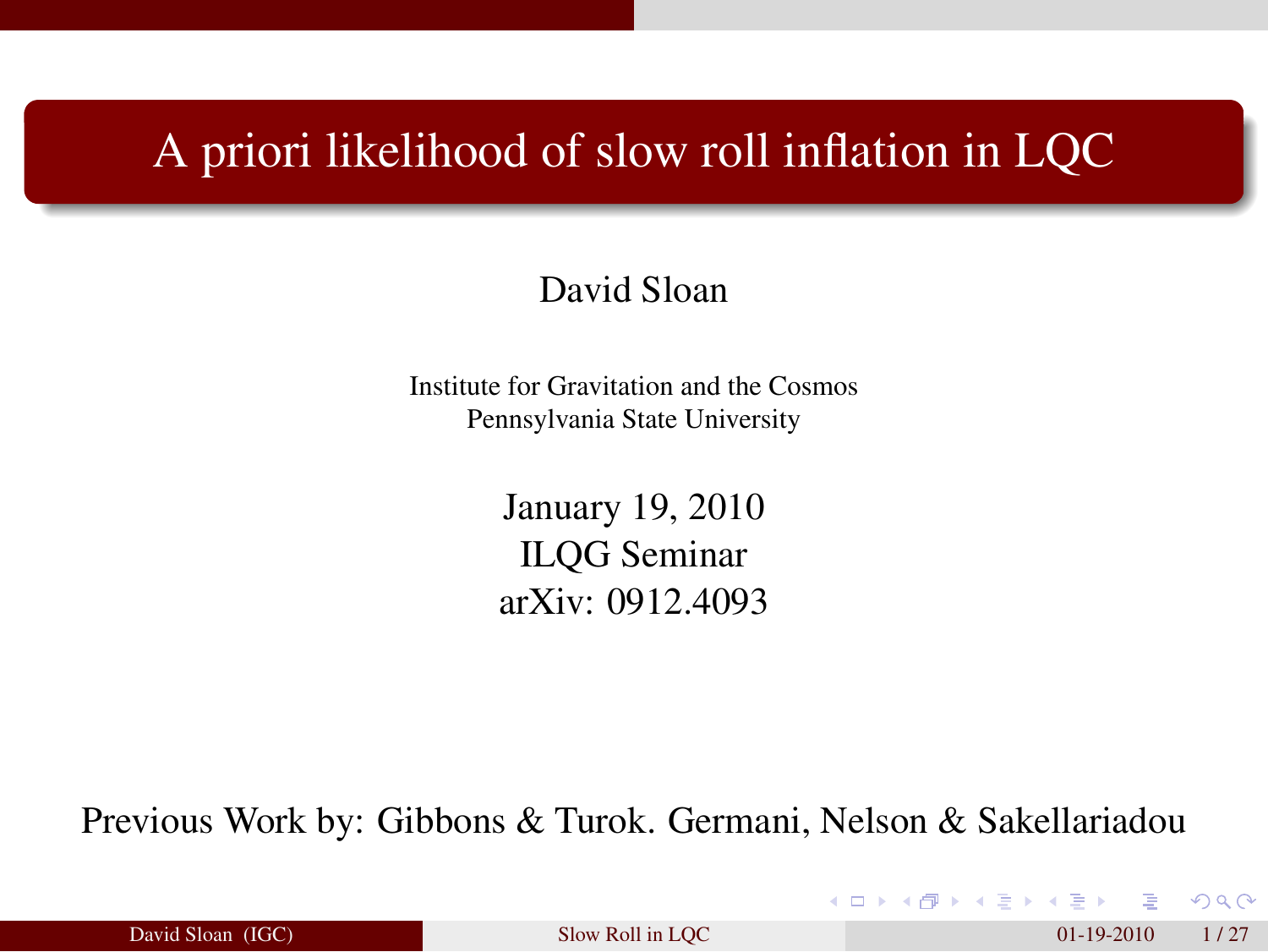- Loop Quantum Cosmology: Big Bang singularity is replaced by Quantum Bounce.
- Quantum theory of Cosmology Supposed to be trusted at higher energy scales than GR.
- Would like to ask an *a priori* questions: Does the theory allow inflation? If so how likely is it?
- Follow Laplace's Principle of Indifference

 $\Omega$ 

 $A \equiv \mathbb{R} \times A \equiv \mathbb{R}$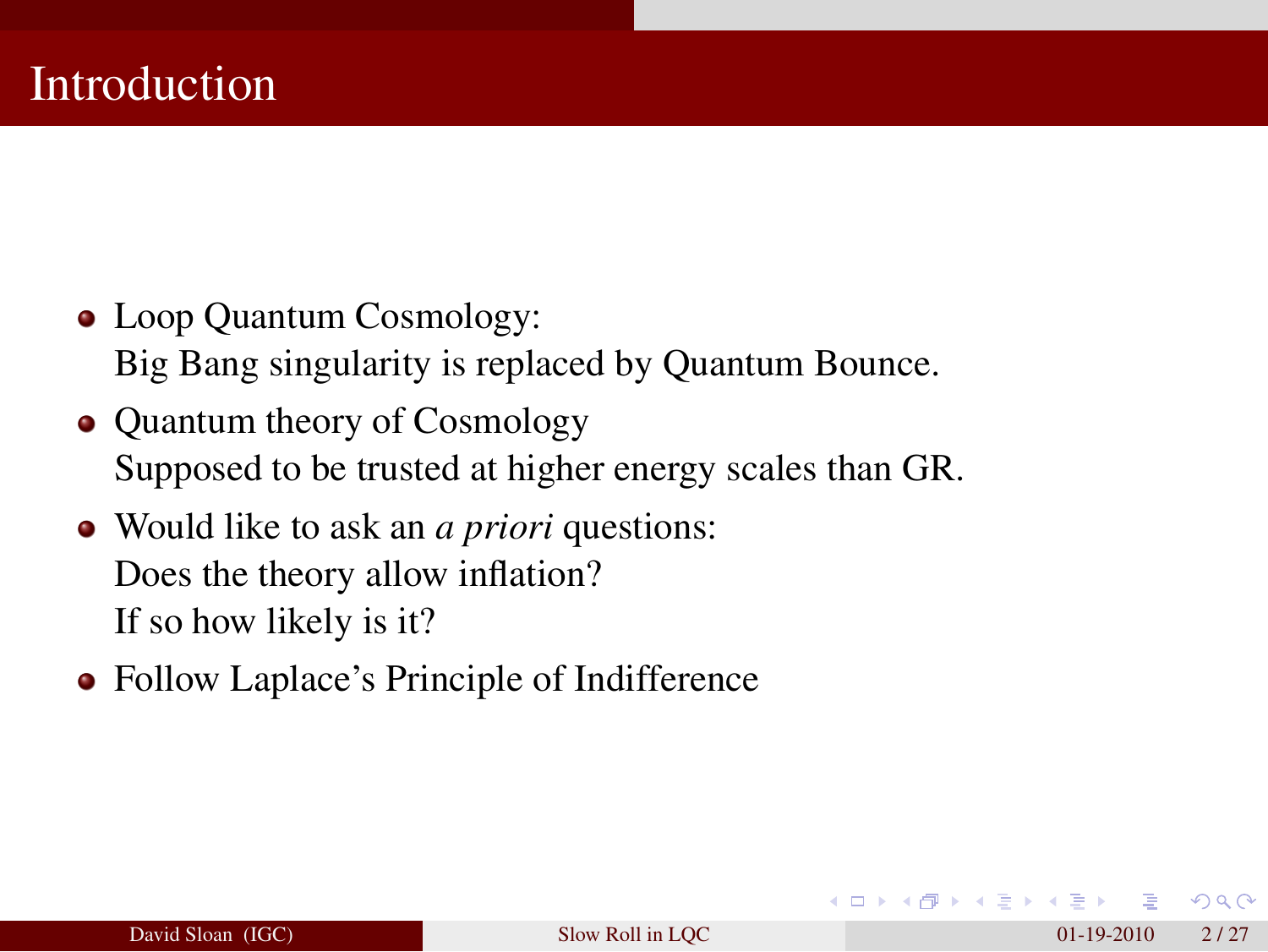### **Outline**



#### **[Introduction](#page-2-0)**

- [Inflation](#page-3-0)
- [Defining Probability](#page-4-0)
- [Warm up problem](#page-6-0)

#### 2 [Loop Quantum Cosmology](#page-10-0)

- [Effective Equations](#page-10-0)
- ò. [Probabilities](#page-13-0)
- [Superinflation](#page-15-0)
- **[Fixed Potential](#page-17-0)** 
	- **[Inflaton Motion](#page-17-0)**
	- [Dynamics](#page-18-0)
	- **•** [Probabilities](#page-23-0)

#### **[Conclusions](#page-25-0)**

- [Results](#page-25-0)
- [Future Work](#page-26-0)

 $\leftarrow$ 

<span id="page-2-0"></span> $\Omega$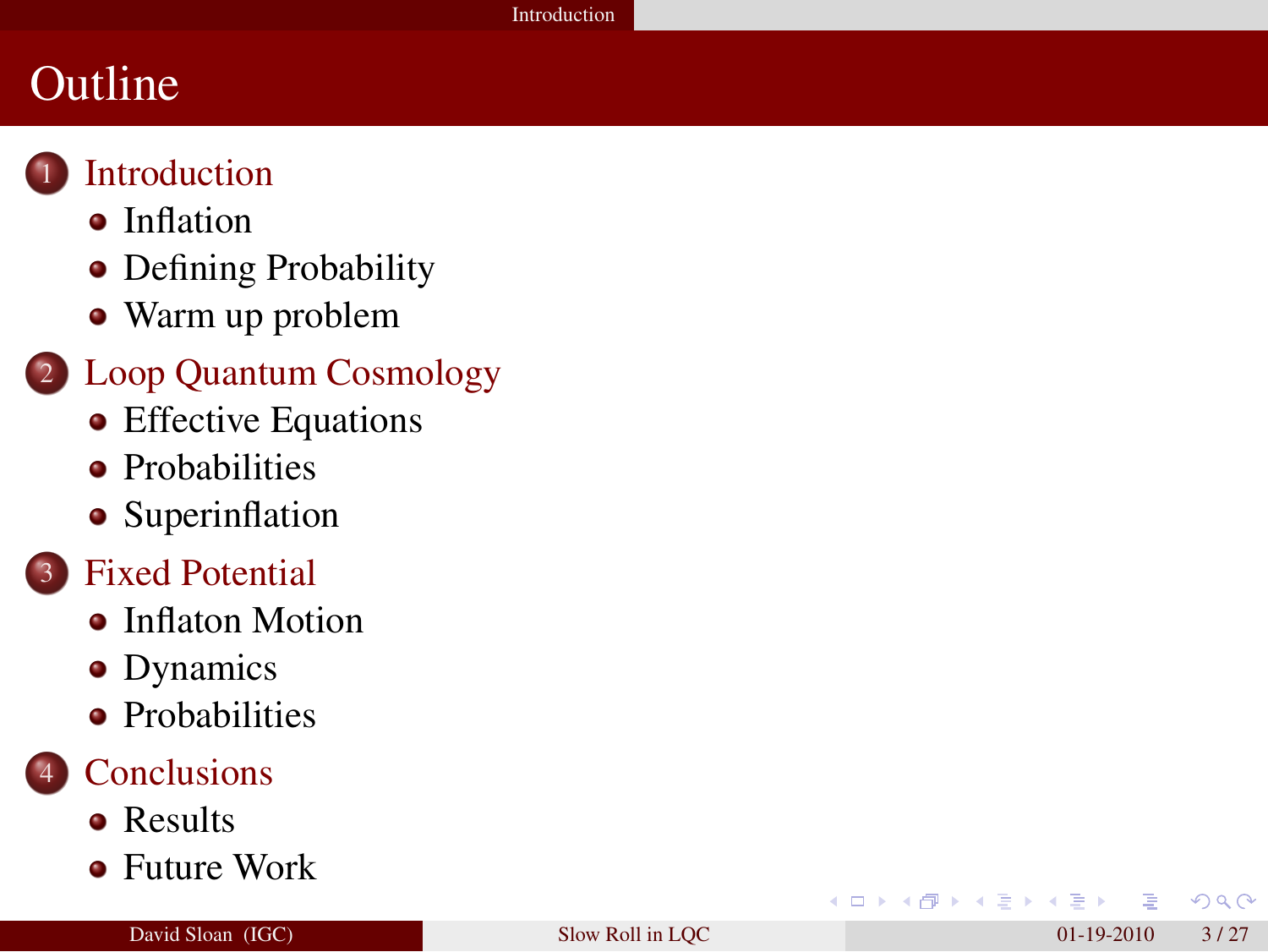#### Inflation

- Accelerated expansion of the early universe
- Typically fuelled by 'slow roll' of scalar field down a potential
- Inflation mechanism 'solves' physical problems...
	- Flatness
	- Horizon problem
- ... but introduces others
	- Appears to need fine tuning
	- Gibbons & Turok: Probability of N e-foldings suppressed by *Exp*(−3*N*)
	- Typically need 60-70 e-foldings

<span id="page-3-0"></span> $\Omega$ 

イロト イ押ト イヨト イヨト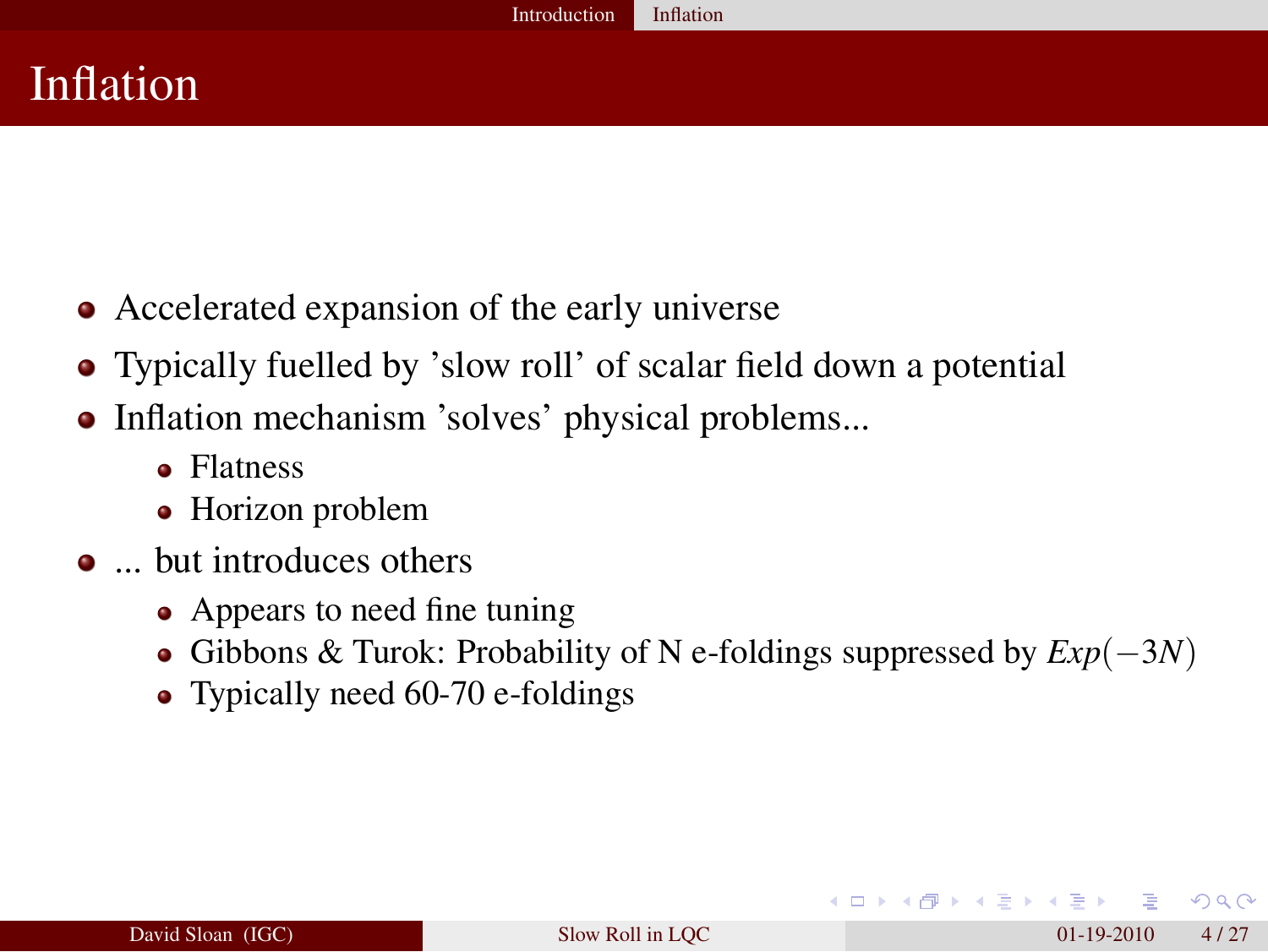Want to measure *a priori* probabilities: Idea (Gibbons & Turok, '06): Solution Counting

Solution Counting

Liouville Measure on phase space, want to count solutions: Fix a surface *I* in phase space that all solutions cross exactly once Pull back symplectic structure  $\omega$  to this surface to form a measure

$$
P(X) = \frac{\int_A \omega}{\int_I \omega}
$$

Problem: The surface *I* is typically non-compact, so we need cut-offs, regularizations etc

| David Sloan (IGC) | Slow Roll in LOC | 5/27<br>$01-19-2010$ |
|-------------------|------------------|----------------------|
|-------------------|------------------|----------------------|

<span id="page-4-0"></span> $\Omega$ 

イロト イ押ト イヨト イヨト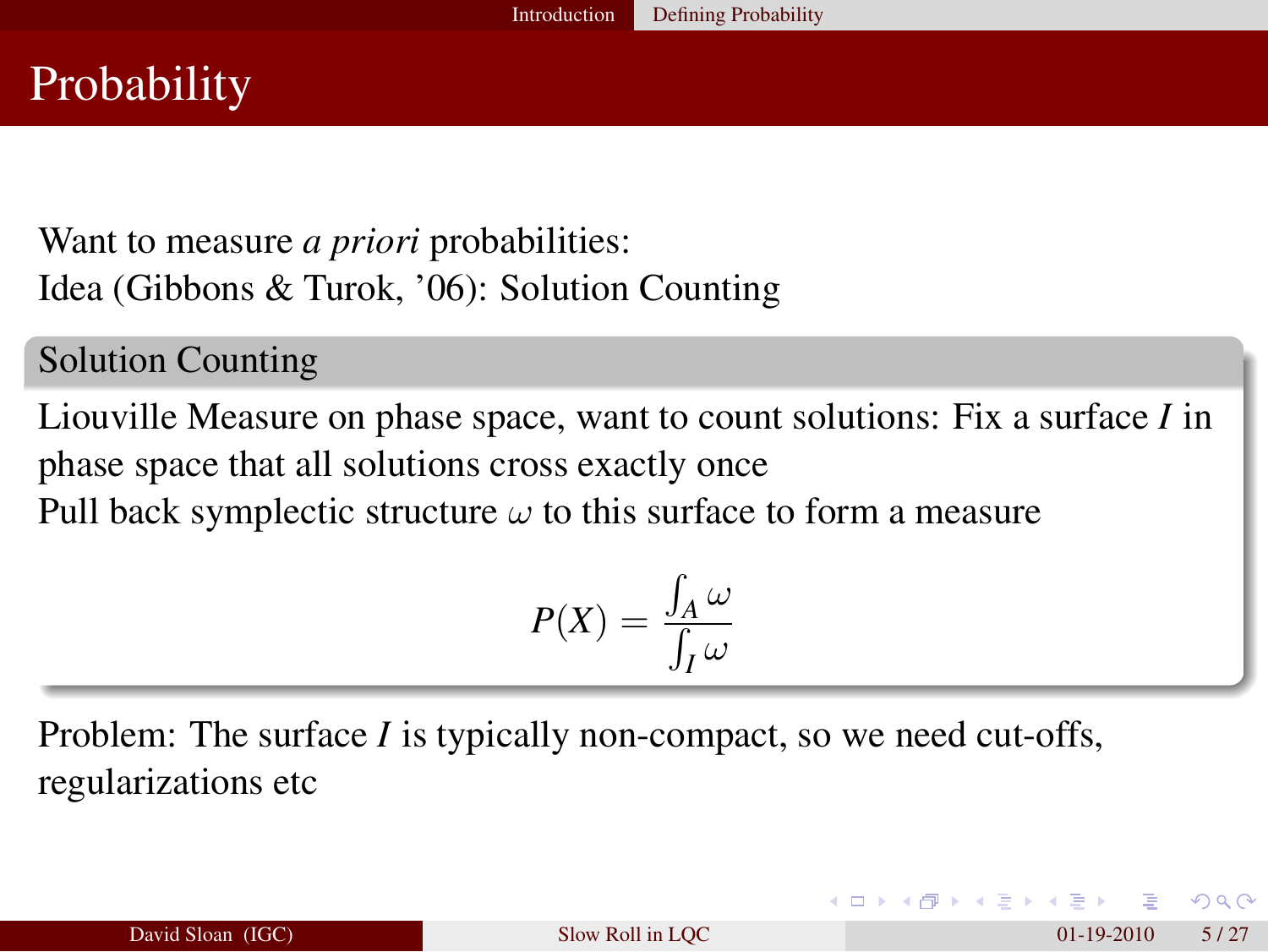## **Probability**

#### Why use *a priori* probabilities? Can introduce a probability distribution:

$$
P(A) = \frac{\int_A F(u) \omega}{\int_I F(u) \omega}
$$

Concept of *Information*

$$
I(F) = -\int F(u)ln(F(u))du
$$

Extremized by uniform distribution.

*A priori* probabilities useful when very high or very low.

Need a lot of information to justify choice of *F* for an event.

 $\Omega$ 

イロト イ押 トイヨ トイヨ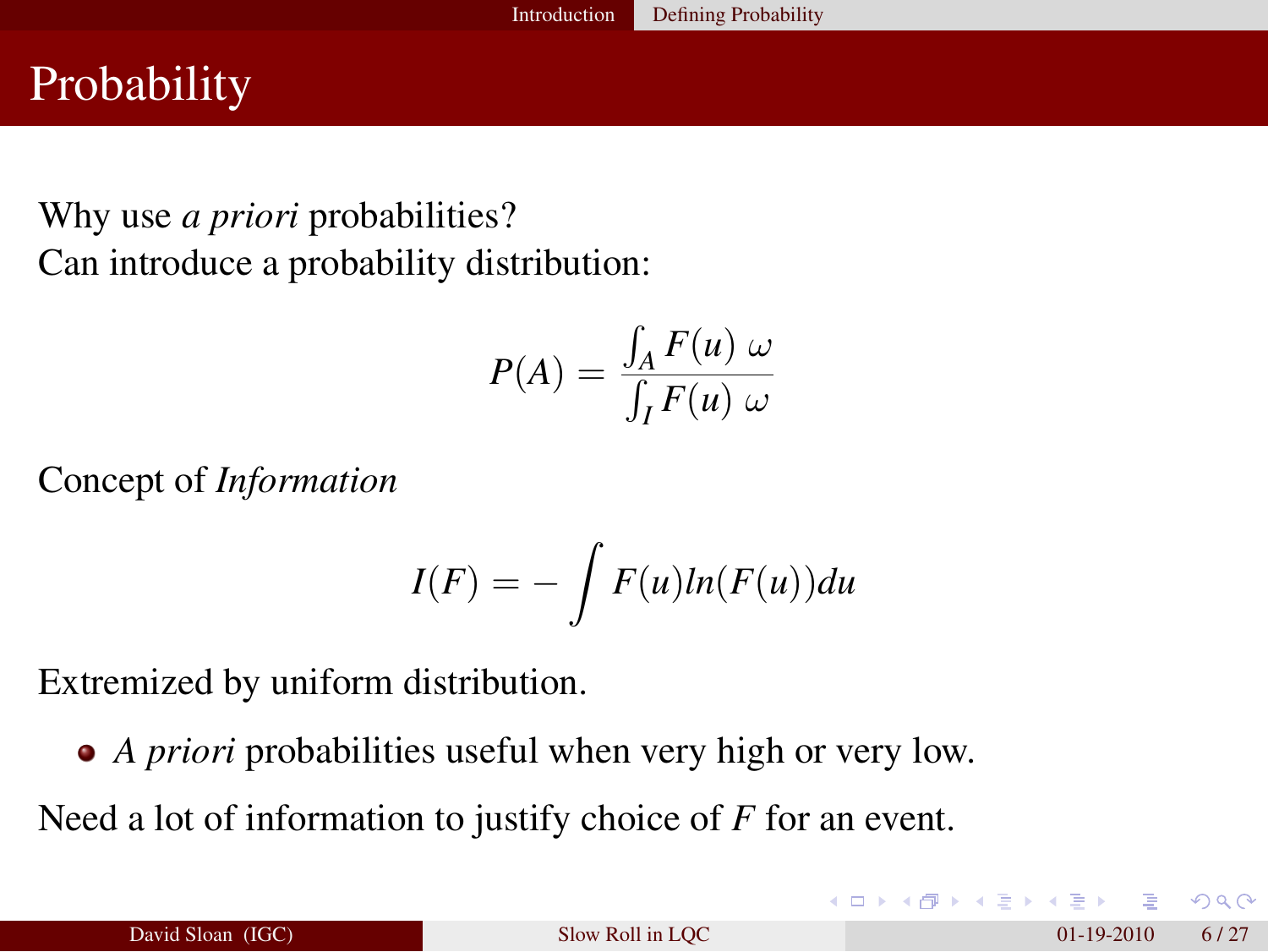Planet orbiting sun (equatorial): 4D phase space:  $\{r, P_r; \phi, P_\phi\}$  Fix total energy *E* gives constraint:

$$
C = 2E - P_r^2 - \frac{P_{\phi}^2}{r^2} + \frac{1}{r}
$$

Where  $E < 0$  for a bounded orbit. The symplectic structure is

$$
\omega = dP_{\phi} \wedge d\phi + dP_r \wedge dr
$$

Each orbit crosses  $\phi = 0$  once, hence solve constraint for  $P_r$  and pull back to  $\phi = 0$  slice:

<span id="page-6-0"></span>
$$
\overleftarrow{\omega} = \frac{P_{\phi} dP_{\phi} \wedge dr}{\sqrt{2Er^{4} - P_{\phi}^{2}r^{2} + r^{3}}}
$$
\n
$$
r \in [0, \frac{-1}{2E}] \quad P_{\phi} \in [0, \sqrt{r + 2Er^{2}}]
$$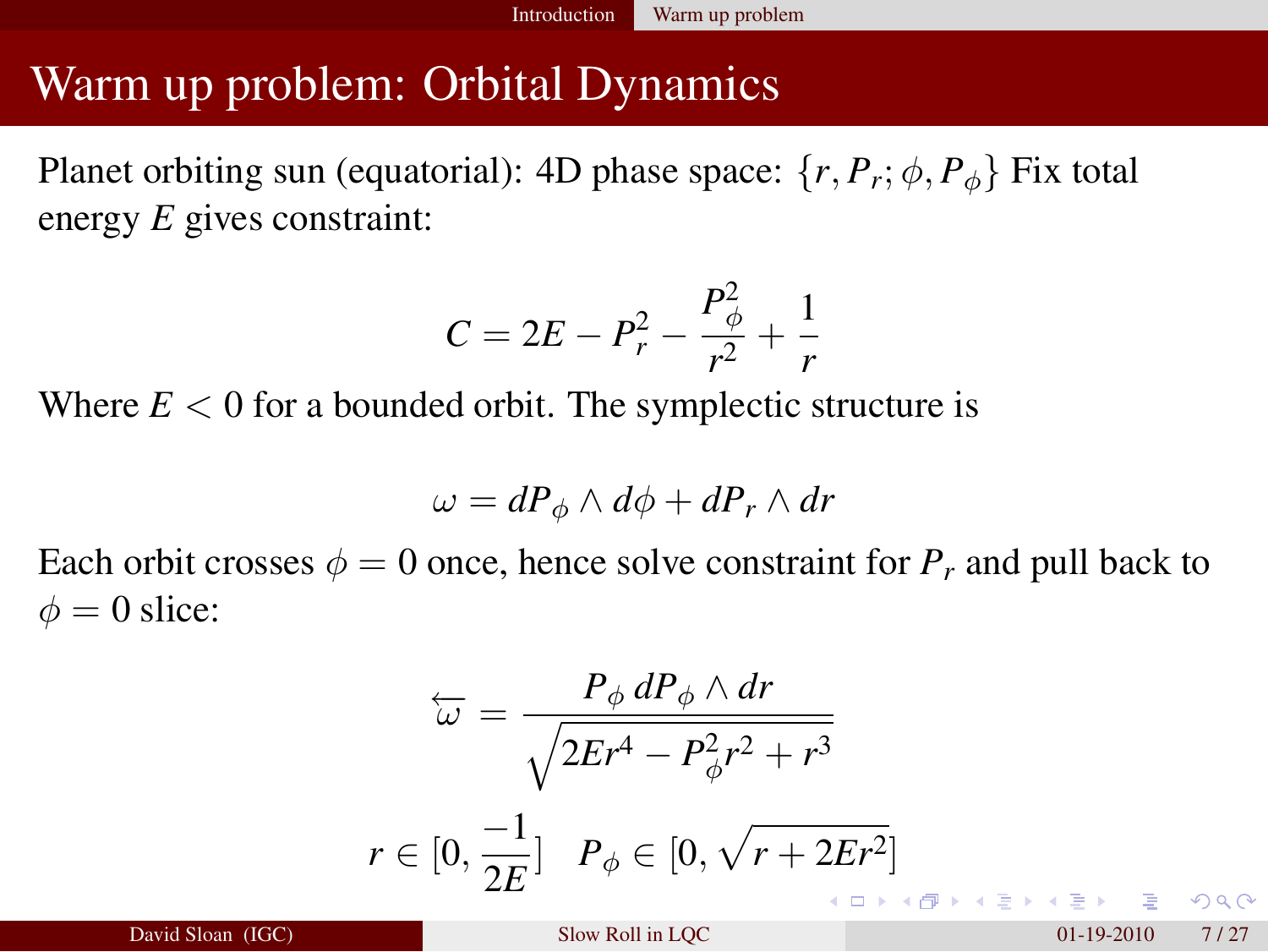Total measure:

$$
N = \int_I \overleftarrow{\omega} = \frac{\pi}{2\sqrt{-2E}}
$$

Apply to physical problem: Eccentricity

$$
e=\sqrt{1+8EP_\phi^2}
$$

Region of phase space for a eccentricity  $e > e_0$ :

$$
A = \{r \in \left[\frac{-1 + e_0}{4E}, \frac{-1 - e_0}{4E}\right] , \quad P_{\phi} > \sqrt{\frac{e_0^2 - 1}{4E}} \}
$$

$$
P(e > e_0) = \frac{1}{N} \int_A \overleftarrow{\omega}
$$

$$
= \sqrt{1 - e_0^2}
$$

David Sloan (IGC) Slow Roll in LOC 01-19-2010 8 / 27

 $\Omega$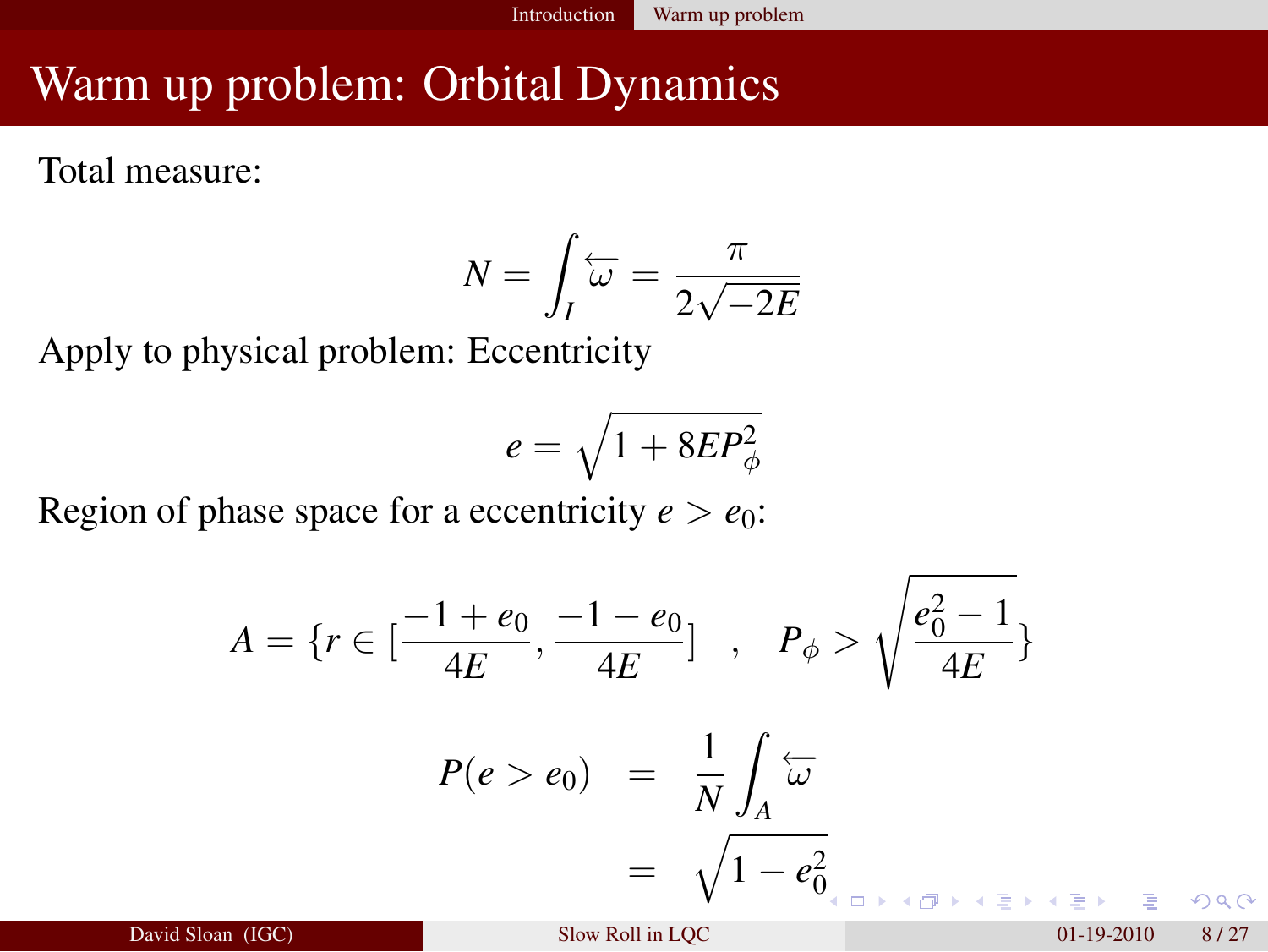#### Interpretational Issues

- Almost circular orbits unlikely
- Solar system populated by almost circular orbits
- Solar system unlikely?

4 0 8 4

 $\Omega$ 

イヨメ イヨメ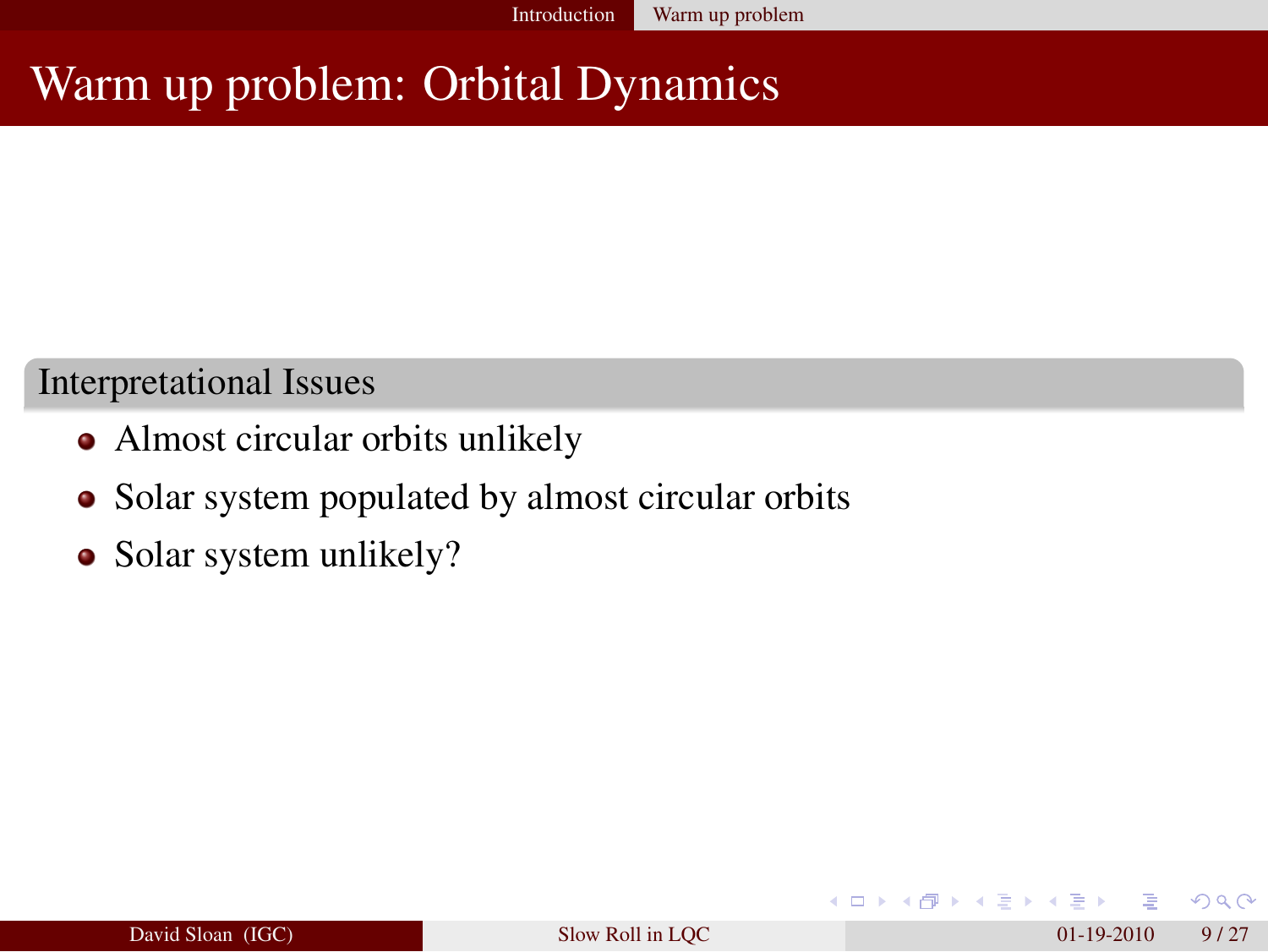#### Interpretational Issues

- Almost circular orbits unlikely
- Solar system populated by almost circular orbits
- Solar system unlikely?

#### Resolution

- No Consider the question asked.
- Orbits picked out by other physics
- Low probability of event -> Heavy burden on model to explain.

 $\Omega$ 

 $\triangleright$  4  $\equiv$   $\triangleright$  4  $\equiv$   $\triangleright$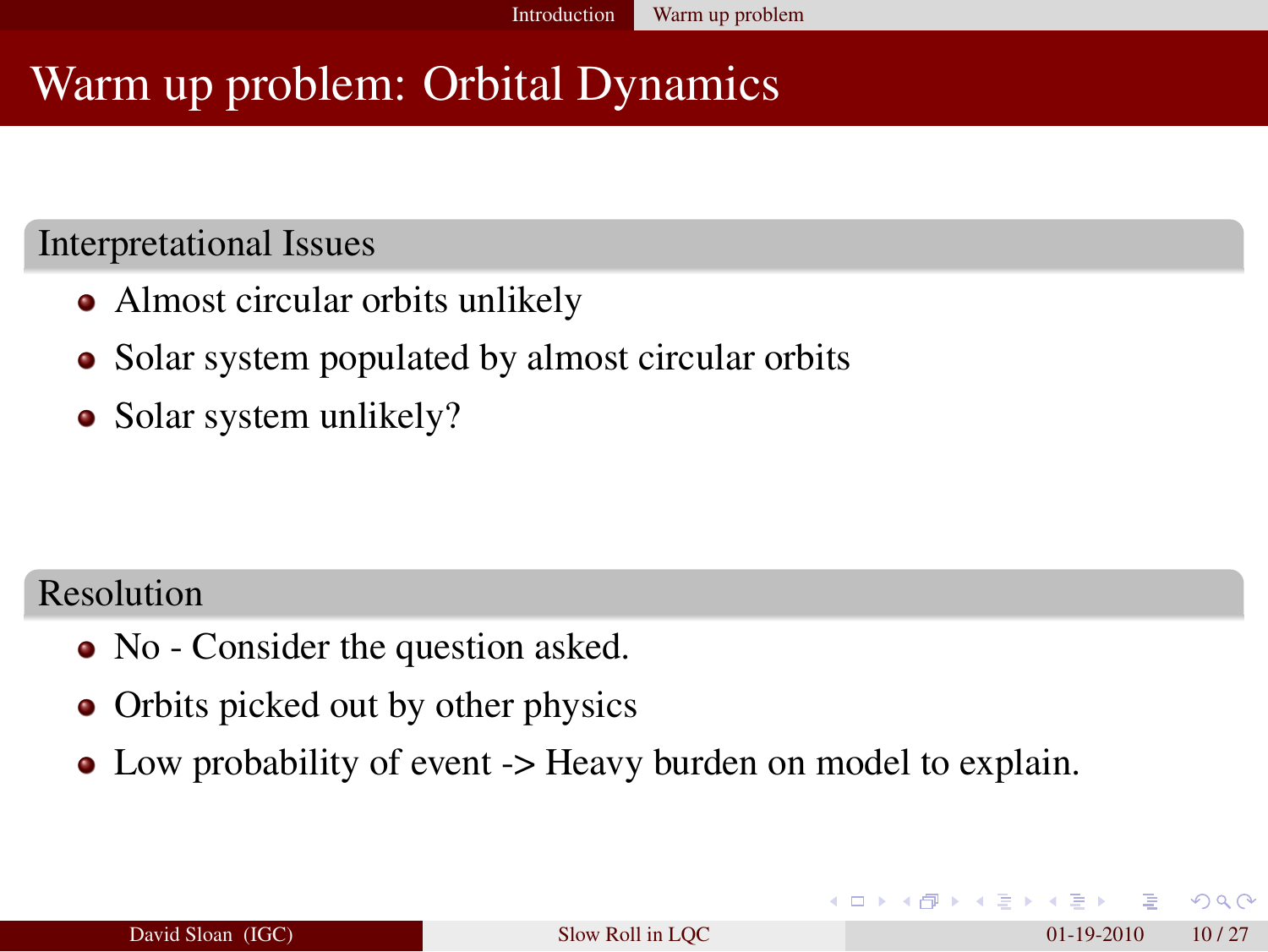## Loop Quantum Cosmology

Work from the effective Hamiltonian for LQC (Ashtekar, Pawlokwski & Singh; Bojowald; Willis; Taveras etc) 4D Phase Space:  $\{\phi, P_{\phi}; \nu, b\}$ 

$$
\mathcal{H} = \frac{P_{\phi}^2}{2\nu} - 3\pi\nu \frac{\sin^2(\lambda b)}{\lambda^2} + 4\pi^2 \gamma^2 \nu V(\phi)
$$

Equations of motion:

$$
\dot{\phi} = \frac{P_{\phi}}{2\pi\gamma\nu} \quad \dot{P}_{\phi} = -2\pi\gamma\nu V_{,\phi}
$$
\n
$$
\dot{\nu} = \frac{3\nu}{2\gamma} \frac{\sin(2\lambda b)}{\lambda} \quad \dot{b} = -\frac{P_{\phi}^2}{\pi\gamma\nu^2} = -4\pi\gamma\dot{\phi}^2
$$

Notice: *b* monotonic non-increasing, system symmetric under

$$
\{\nu,b,\phi,P_{\phi}\} \rightarrow \{\alpha\nu,b,\phi,\alpha P_{\phi}\}
$$

<span id="page-10-0"></span> $\Omega$ 

K ロ K K 個 K K ヨ K K ヨ K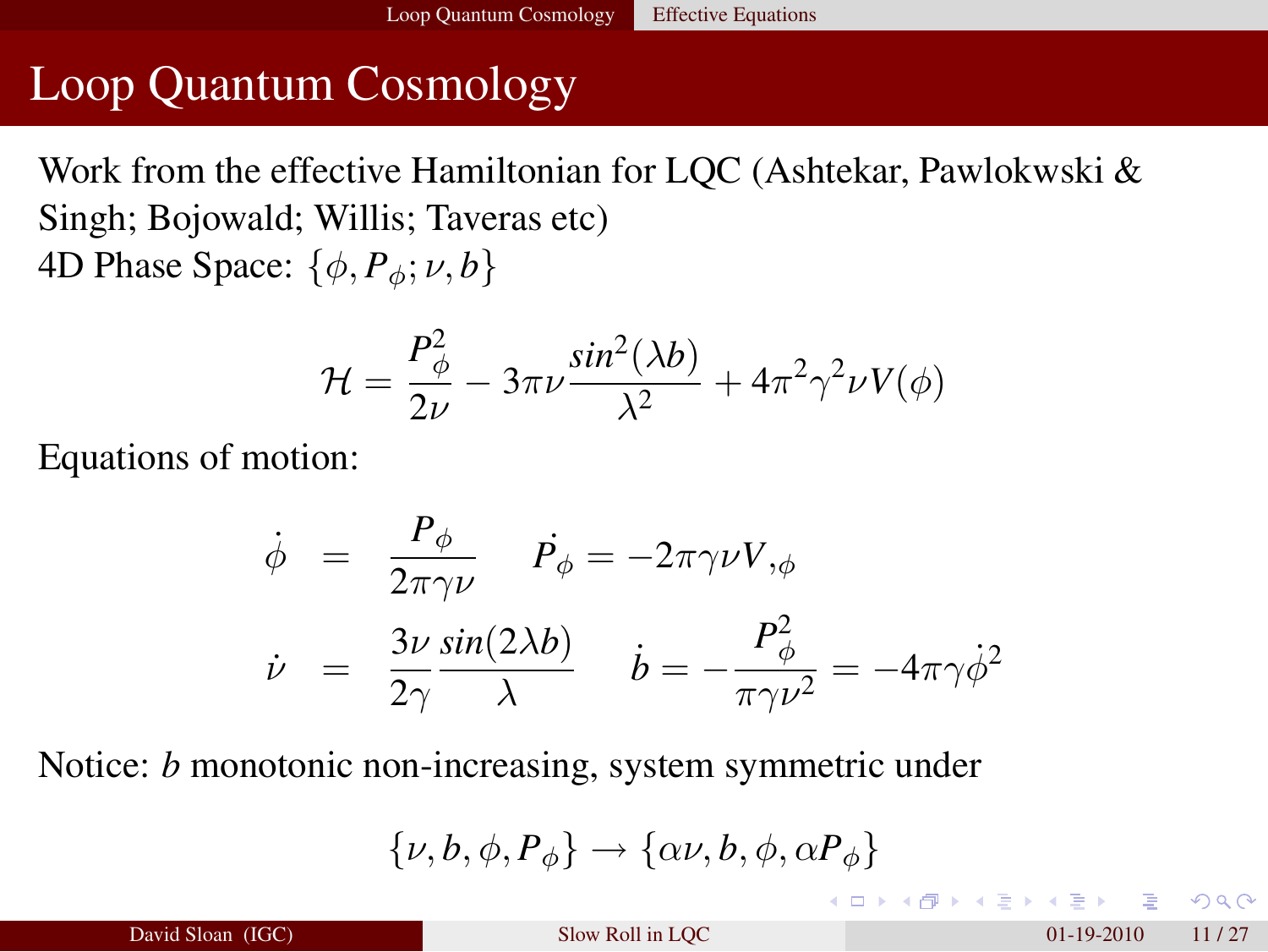## Useful Symmetry

The system has a useful symmetry:

$$
\{\nu,b,\phi,P_{\phi}\} \rightarrow \{\alpha\nu,b,\phi,\alpha P_{\phi}\}
$$

Under transformation:

$$
\begin{array}{rcl}\n\phi(t) & \rightarrow & \phi(t) \\
\nu(t) & \rightarrow & \alpha \nu(t)\n\end{array}
$$

Space-time physics is unchanged. Symmetry can be viewed as gauge.

- $\bullet$  In k=0 cosmologies have to introduce fiducial cell
- Symmetry is rescaling fiducial cell or
- Between solutions with fixed cell.

 $\Omega$ 

 $\mathbb{R}^d \times \mathbb{R}^d \to \mathbb{R}^d \times \mathbb{R}^d$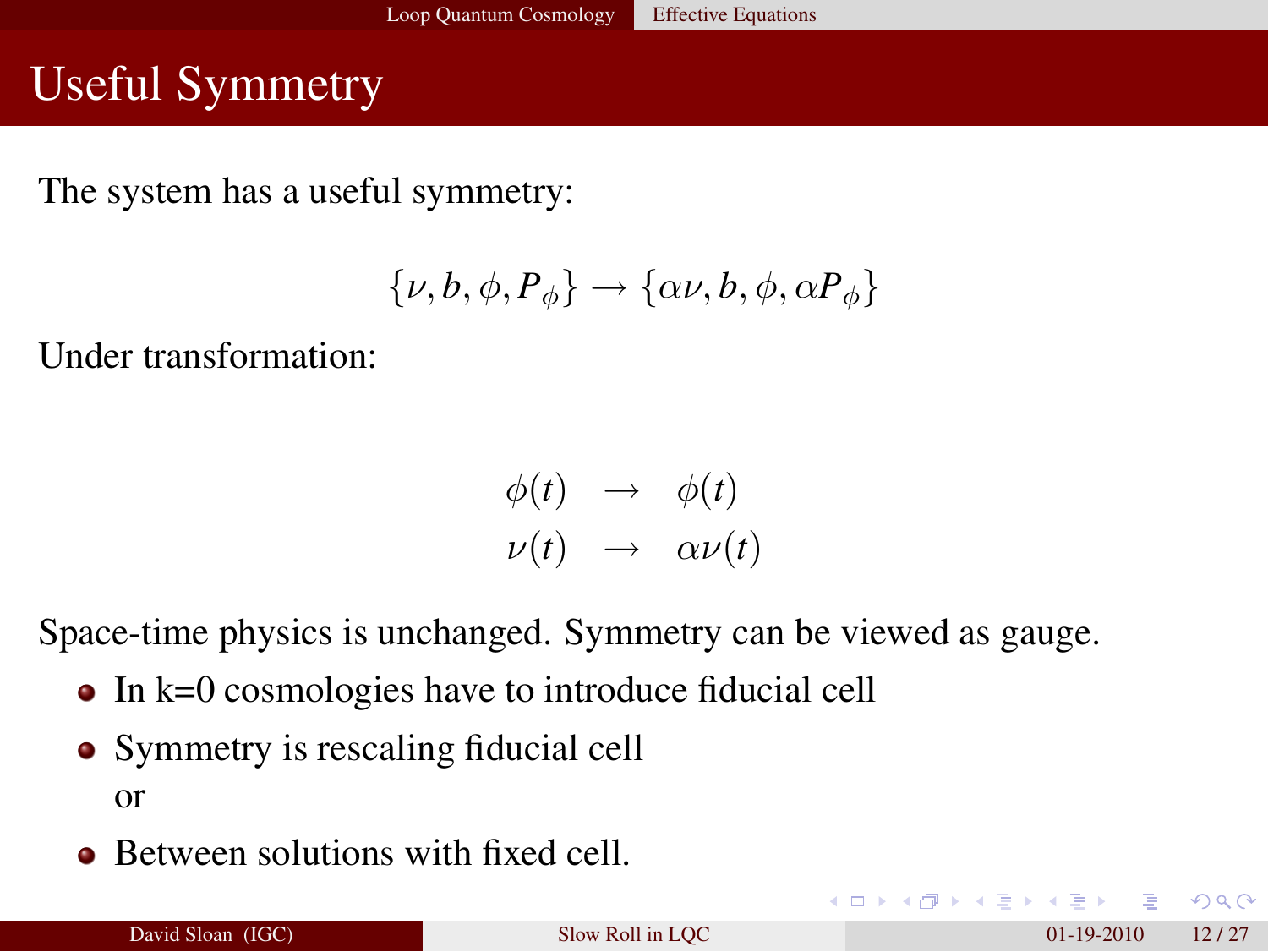#### New Features

There are two new key features of LQC which we will exploit:

- Unique Bounce Point at  $b = \frac{\pi}{2}$  $\frac{\pi}{2\lambda}$  (recall *b* monotonic)
- Superinflation  $(H > 0)$

From EoM:

$$
H = \frac{1}{3} \frac{\dot{\nu}}{\nu} = \frac{1}{2\gamma} \frac{\sin(2\lambda b)}{\lambda}
$$

- Before bounce  $H < 0$  after bounce  $H > 0$ We must have superinflation.
- All solutions bounce at a unique value of *b* Define our gauge fixed 2D surface *I* to be  $b = \frac{\pi}{2}$  $\frac{\pi}{2\lambda}, H = 0$

KO KARA KE KA EKARA E YA GA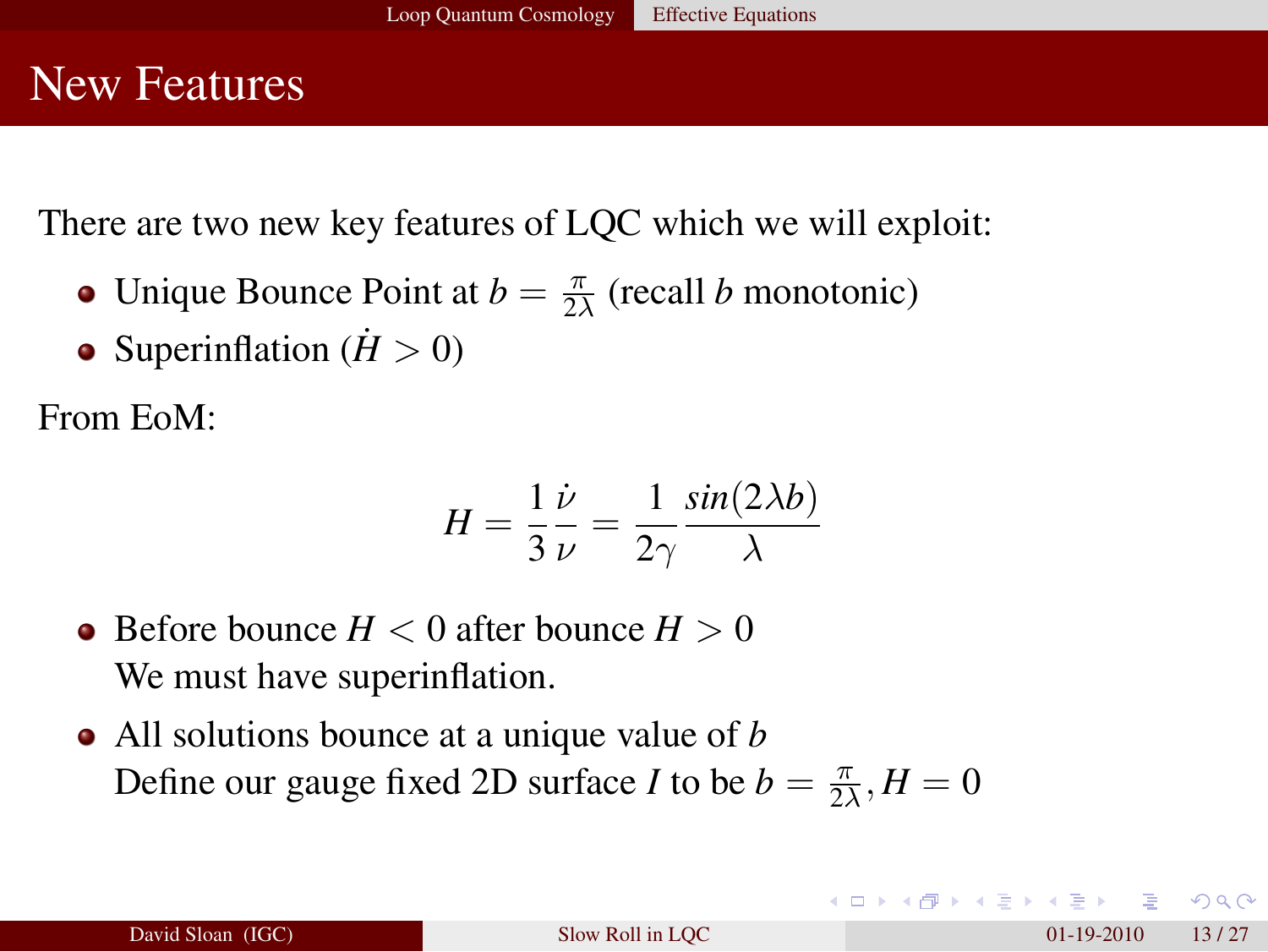#### Bounce point

Recall we have fixed a 2D surface for counting solutions.

- 'Non-prejudiced' point Can be done for any  $b = const$  surface.
- Contains all solutions
- Non-compact constraint surface

Following the methods above we pull back our symplectic structure to obtain:

$$
\overleftarrow{\omega} = \sqrt{\frac{3\pi}{\lambda^2} - 4\pi^2\gamma^2 V(\phi)} \, d\nu \wedge d\phi
$$

Recall: Looking for fractional volume of *I* that leads to sufficient inflation.

<span id="page-13-0"></span> $\Omega$ 

 $A \equiv \begin{pmatrix} 1 & 0 & 0 \\ 0 & 0 & 0 \\ 0 & 0 & 0 \\ 0 & 0 & 0 \\ 0 & 0 & 0 \\ 0 & 0 & 0 \\ 0 & 0 & 0 \\ 0 & 0 & 0 \\ 0 & 0 & 0 & 0 \\ 0 & 0 & 0 & 0 \\ 0 & 0 & 0 & 0 \\ 0 & 0 & 0 & 0 \\ 0 & 0 & 0 & 0 & 0 \\ 0 & 0 & 0 & 0 & 0 \\ 0 & 0 & 0 & 0 & 0 \\ 0 & 0 & 0 & 0 & 0 & 0 \\ 0 & 0 & 0 & 0 & 0 & 0 \\ 0 & 0 & 0 &$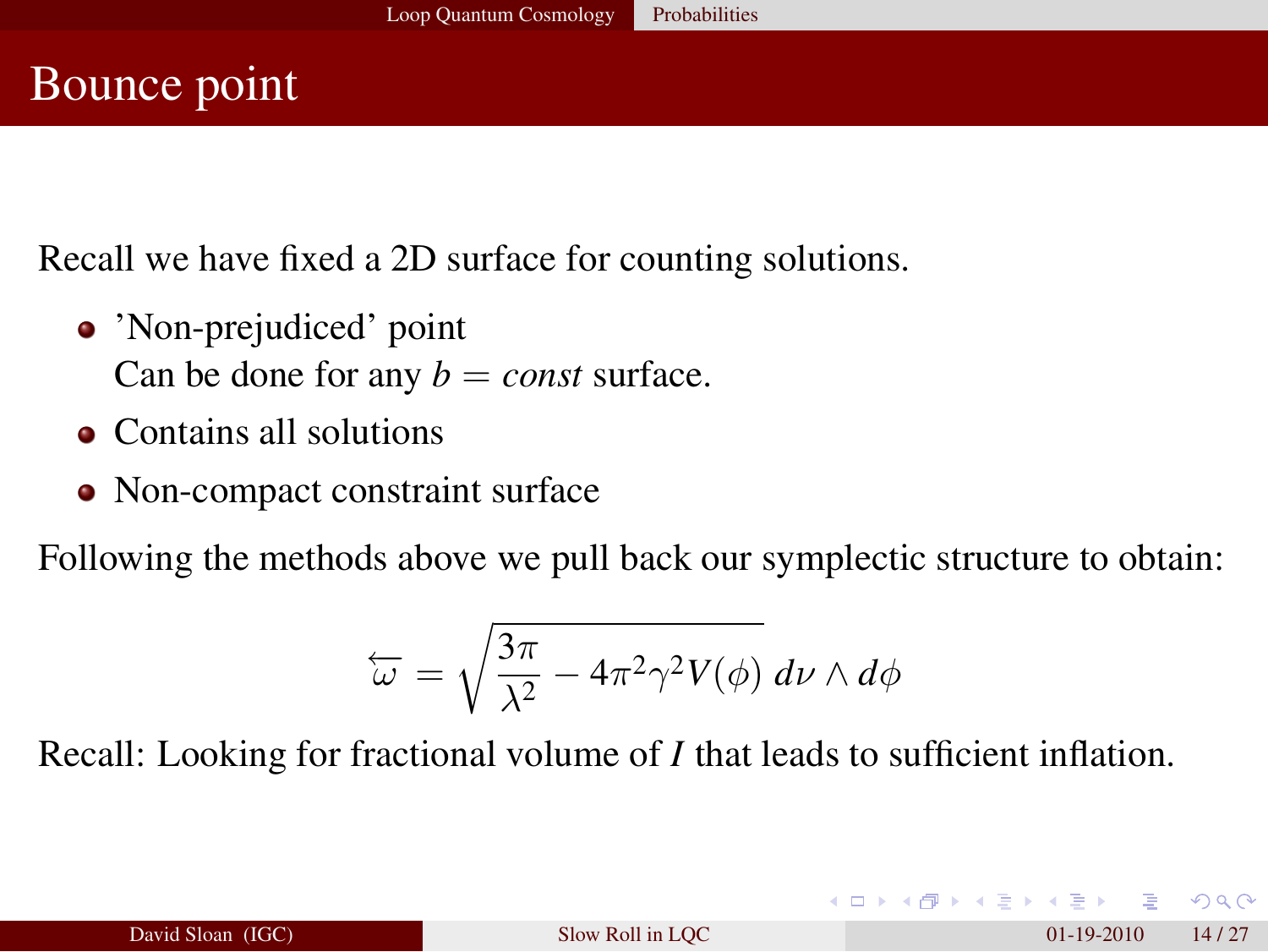# Calculating Probabilities

We want to find the number of solutions that have property *A*.

$$
P(A) = \frac{\int_A \omega}{\int_I \omega}
$$

Recall physics invariant under  $\{\phi, \nu\} \rightarrow \{\phi, \alpha\nu\}$ :

- Integrals over  $\nu$  are gauge
- Physical questions only depend on  $\phi$ .

$$
P(A) = \frac{\int_{\phi \in A} \sqrt{\frac{3\pi}{\lambda^2} - 4\pi^2 \gamma^2 V(\phi)} d\phi}{\int_{\phi \in I} \sqrt{\frac{3\pi}{\lambda^2} - 4\pi^2 \gamma^2 V(\phi)} d\phi}
$$

 $\Omega$ 

イロトメ 倒す メミトメモ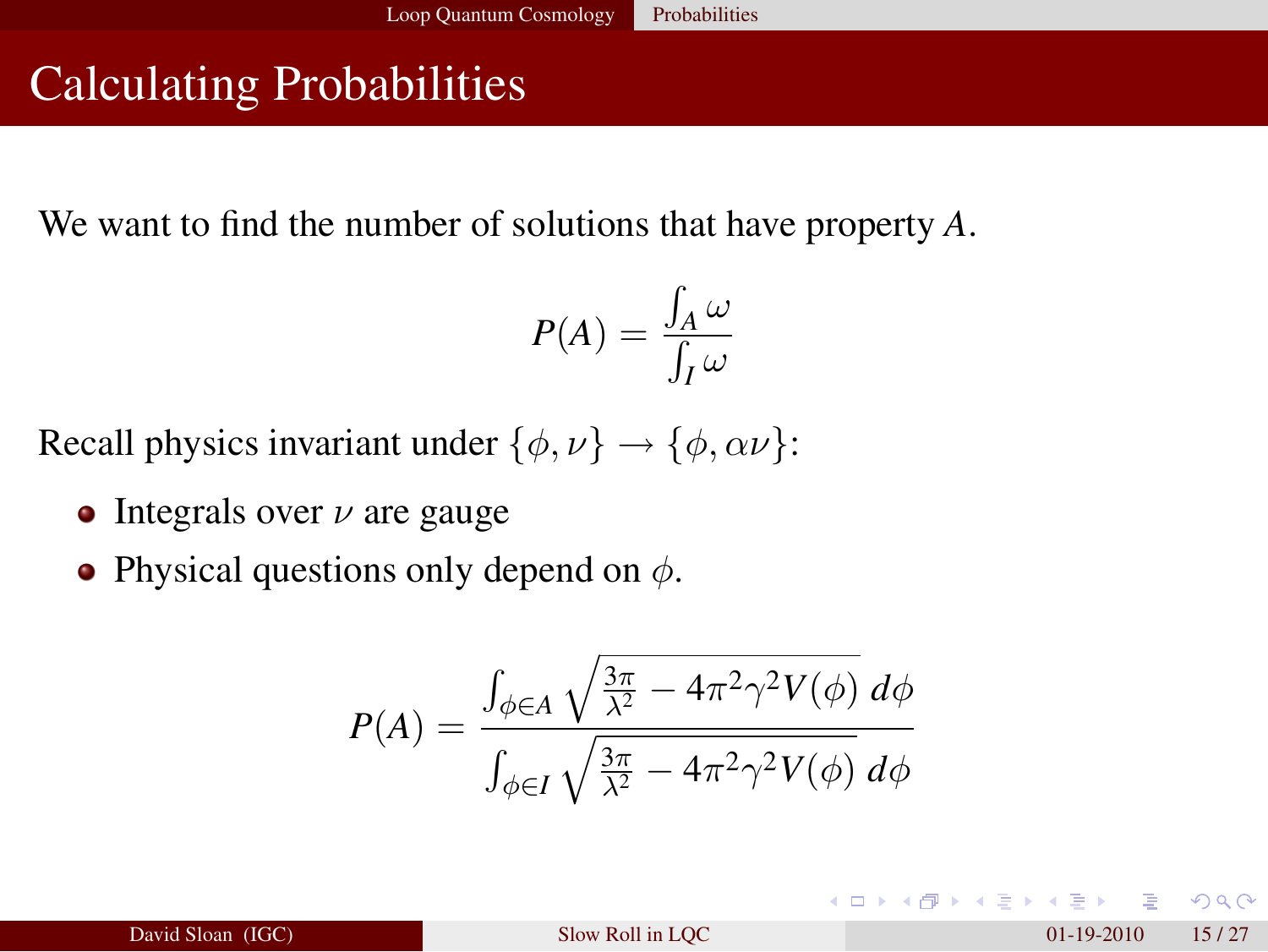## Robust Superinflation in LQC

In LQC we see a robust phase of superinflation:

- Begins at  $b = \frac{\pi}{2\lambda} H = 0$
- Ends at  $b = \frac{\pi}{4\lambda} H = H_{max}$

Was originally thought this could entirely replace inflation even without potential.

- Amount of superinflation determined by value of  $\phi$  and potential during this phase.
- Minimum amount  $\nu \rightarrow$ √ 2ν*bounce*
- Ends with *H* large,  $\dot{H} = 0$ Good conditions for slow roll.

<span id="page-15-0"></span>**KOD KARD KED KE DA GARA**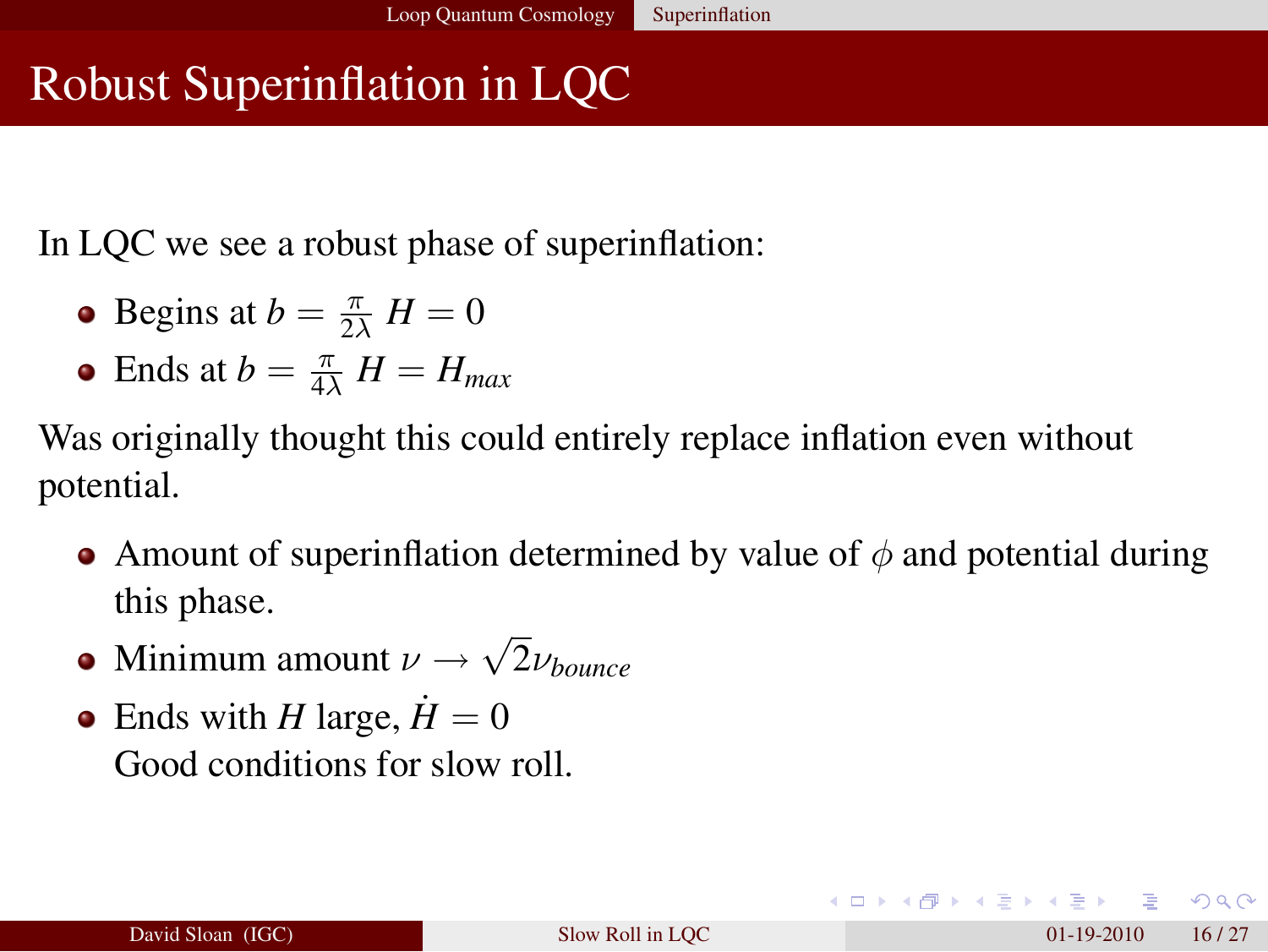## Superinflation in LQC

- Superinflation can be very short lived.
- Driven to set *H* on exit



4 D F

ЭÞ.

 $299$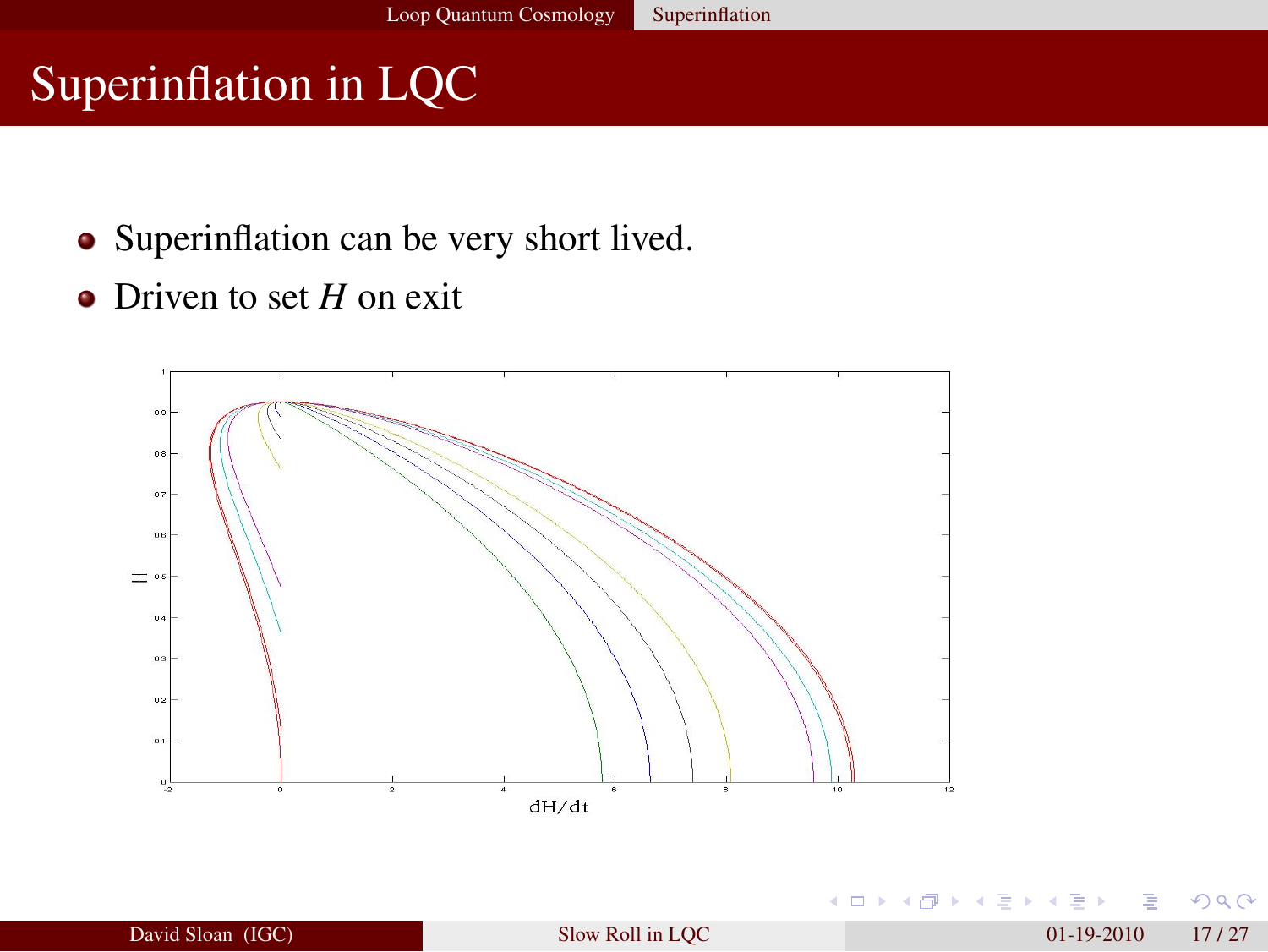We want a situation in which we see *slow roll* inflation. Approximately described by  $H = const$  ie  $\dot{H}/H^2 << 1$ Introduce a specific potential:  $V(\phi) = \frac{m^2 \phi^2}{2}$  $\frac{\varphi}{2}$  resembles damped harmonic oscillator:

$$
\ddot{\phi} + 3H\dot{\phi} + m^2\phi = 0
$$

Physically motivated inflaton mass:  $m = 6 * 10^{-7} m_{pl}$  (COBE normalization) *H* is dynamical, but for slow roll inflation should be approximately constant. with damping parameter  $\zeta = \frac{H}{2m}$ 2*m*

<span id="page-17-0"></span> $\Omega$ 

イロト イ押 トイヨ トイヨ ト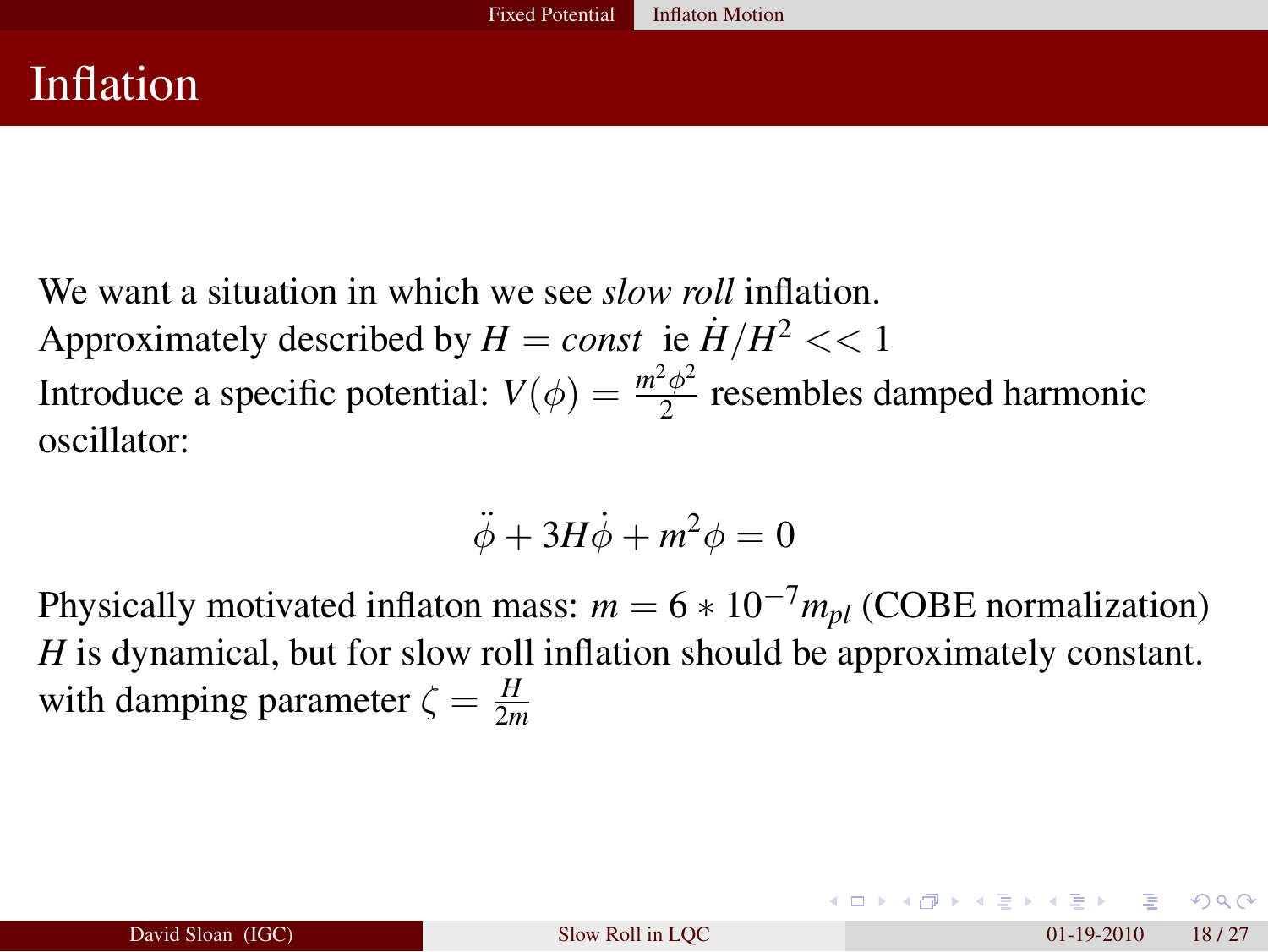To understand dynamics of the system, split into three cases at the bounce point:

- Potential Domination ( $V(\phi) > \dot{\phi}^2$ )
- Small Kinetic Domination ( $\dot{\phi}^2 > V(\phi) >> 0$ )
- Extreme Kinetic Domination  $(V(\phi) \approx 0)$

Note that all cases can be expressed in terms of  $\phi_b$ . To simplify algebra: Define  $F = \frac{V(\phi)}{g}$ ρ*c*

<span id="page-18-0"></span> $\Omega$ 

イロト イ押 トイヨ トイヨト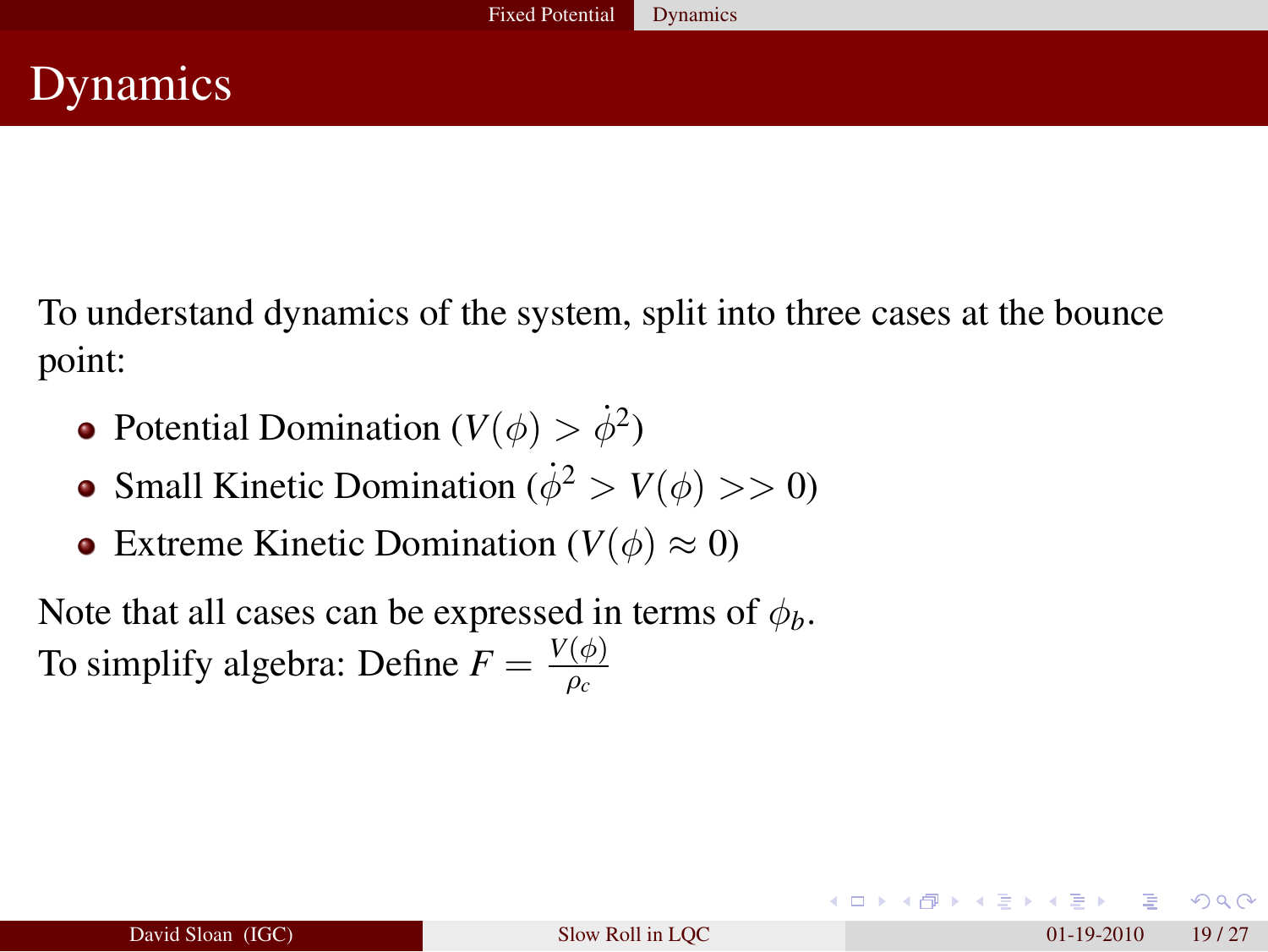## Potential Domination

- $F > 1/2$
- Long superinflation
- Slow roll begins during superinflation
- Universe undergoes 'super-exponential' phase
- Superinflation followed by long inflation phase.



 $\Omega$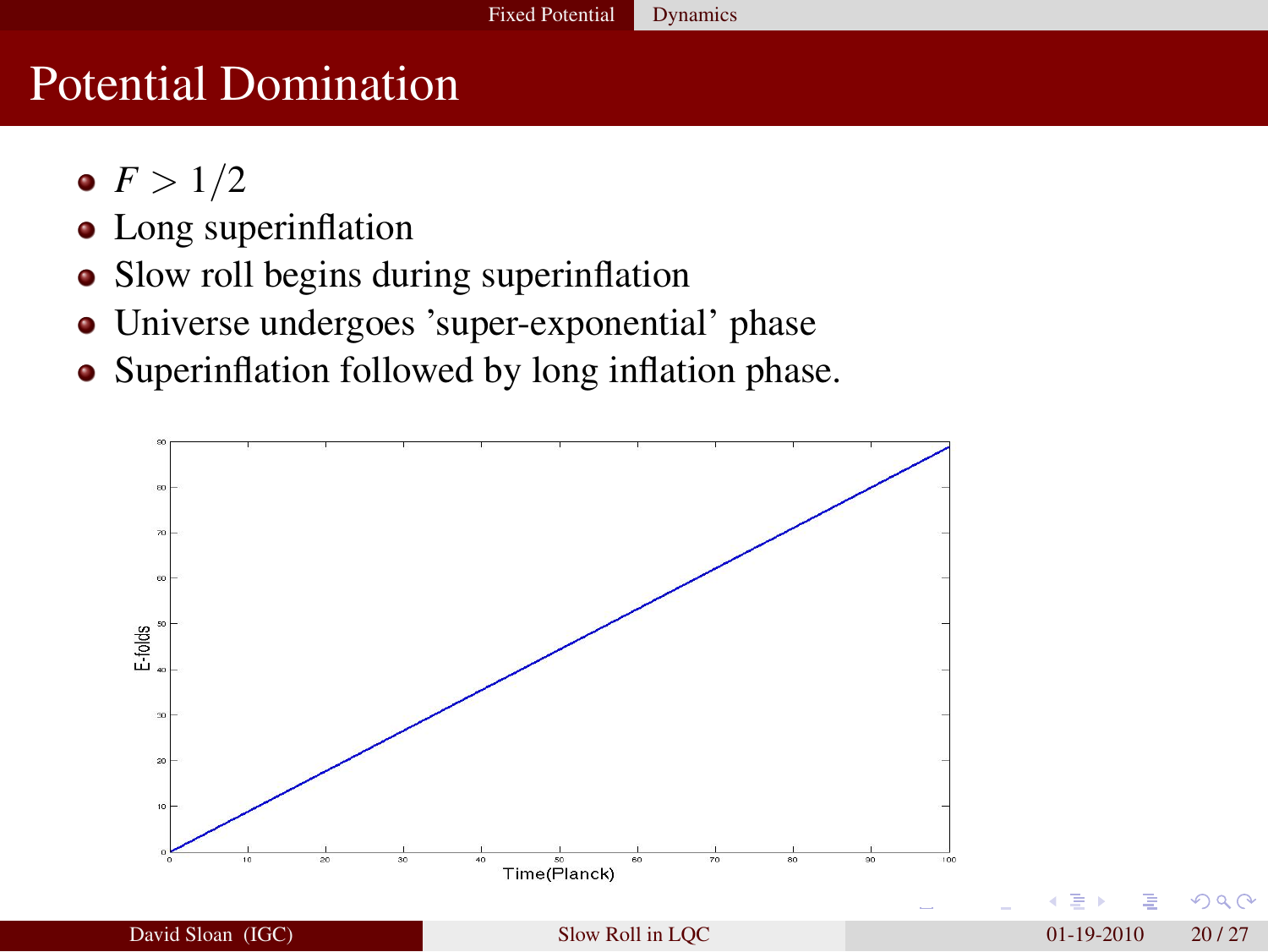## Kinetic Domination

- $\bullet$  10<sup>-</sup>10 < *F* < 1/2
- Short superinflation
- Inflaton undergoes slow roll
- Slow decay of Hubble leads to 'almost-exponetial' expansion
- Outside extreme kinetic domination achieve >68 e-foldings



つへい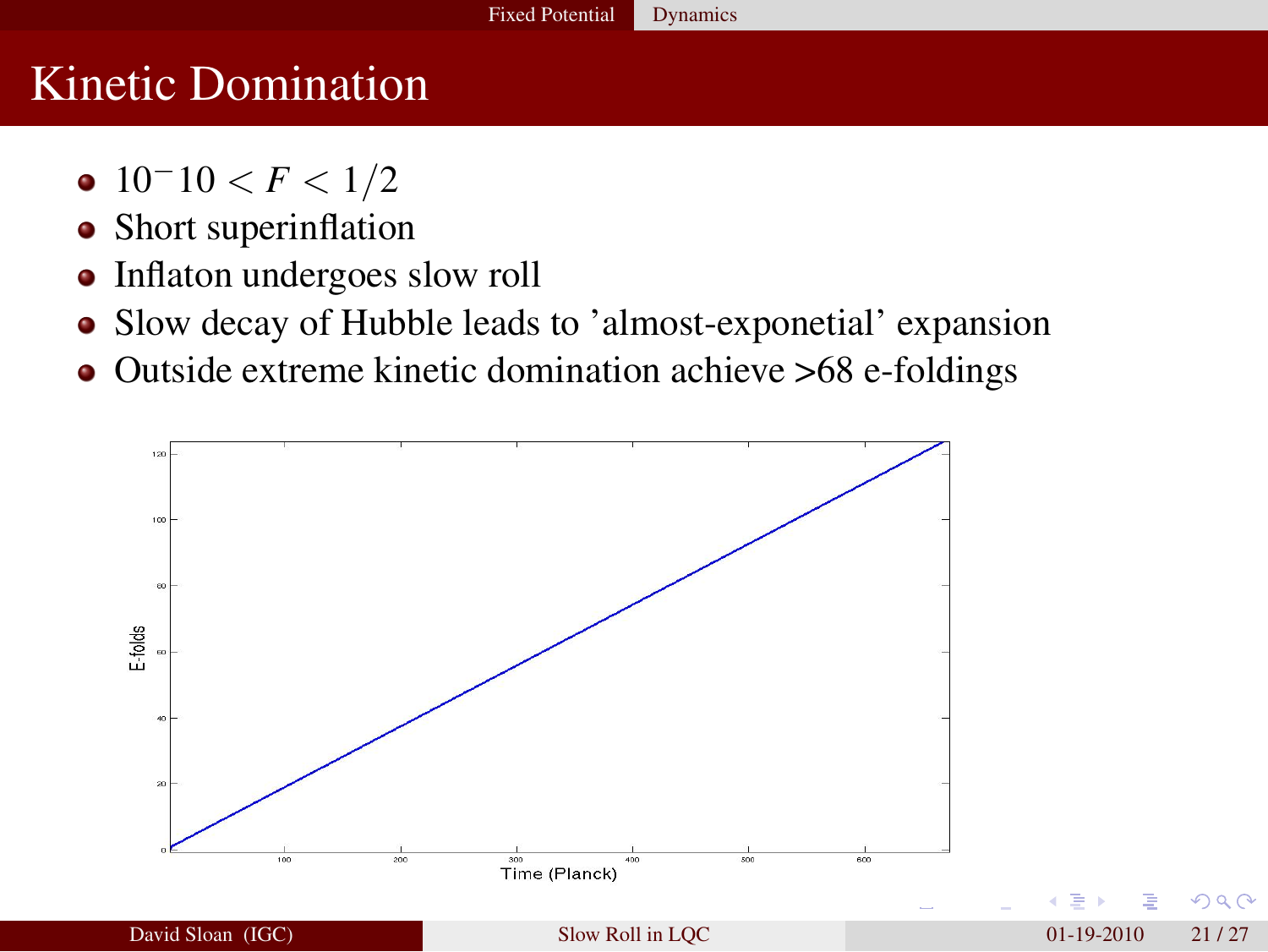#### Extreme Kinetic Domination

- $\bullet$  *F* < 10<sup>-10</sup> for <68 e-foldings
- Inflaton starts near minimum of potential
- Rolls up to small value, begins slow roll down
- Very short superinflation



 $\Omega$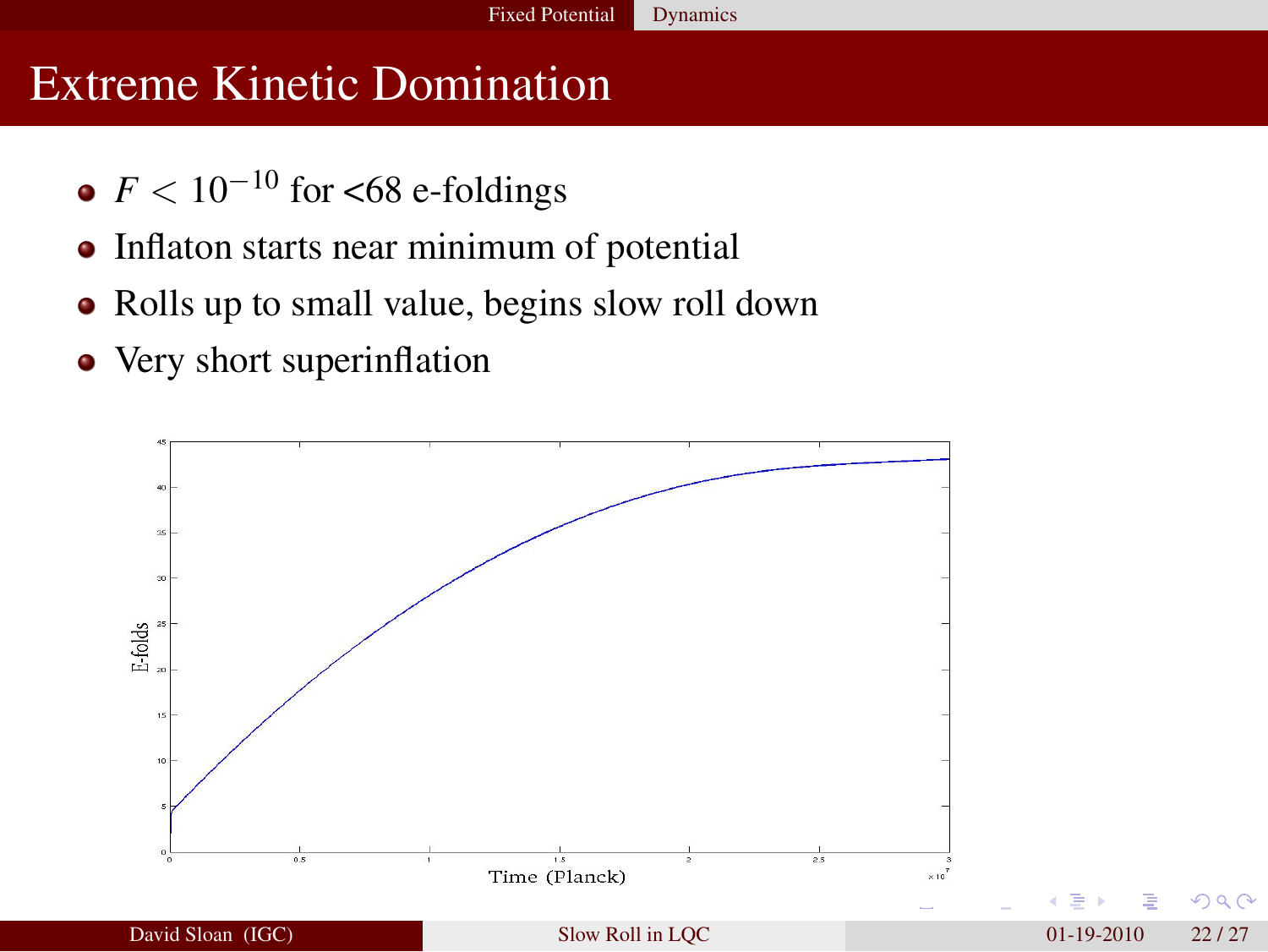## Summary of Dynamics

- Universe starts pre-bounce
- Bounce
- **•** Superinflation
- Inflation

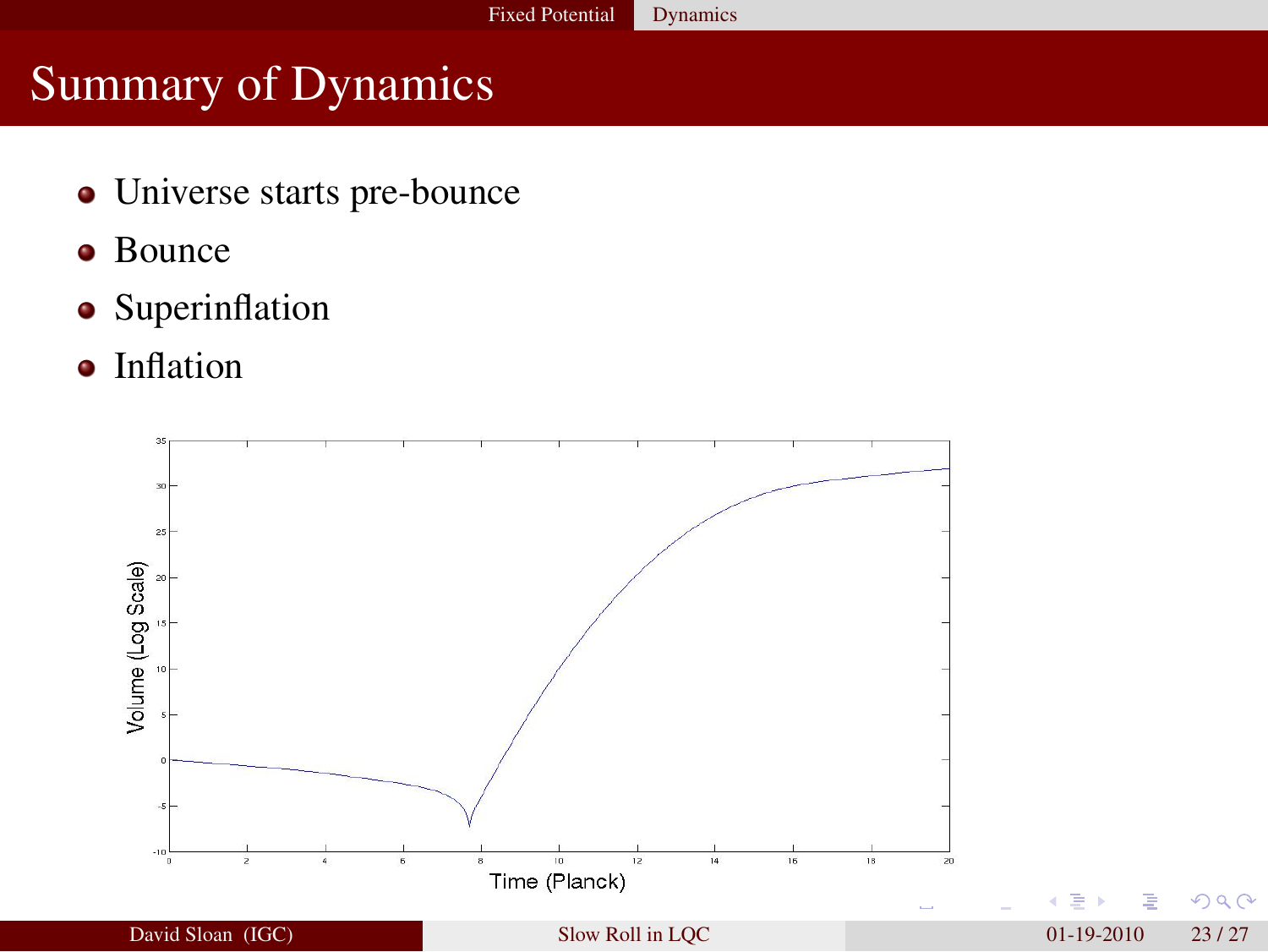### Probability Distribution

As we have a measure we can form our probability distribution on *F* where  $F = V(\phi)/\rho_c$ :

$$
P(F > F_0) = \frac{1}{N} \int_{F_0}^{1} \sqrt{F^{-1} - 1} \, dF
$$

Where

$$
N = \int_0^1 \sqrt{F^{-1} - 1} \, dF
$$

And since we get 68 e-foldings for  $F > 10^{-10}$ 

$$
P(68e - foldings) \approx 0.9999
$$

<span id="page-23-0"></span> $-209$ 

メロトメ 御 トメ ミトメ ミト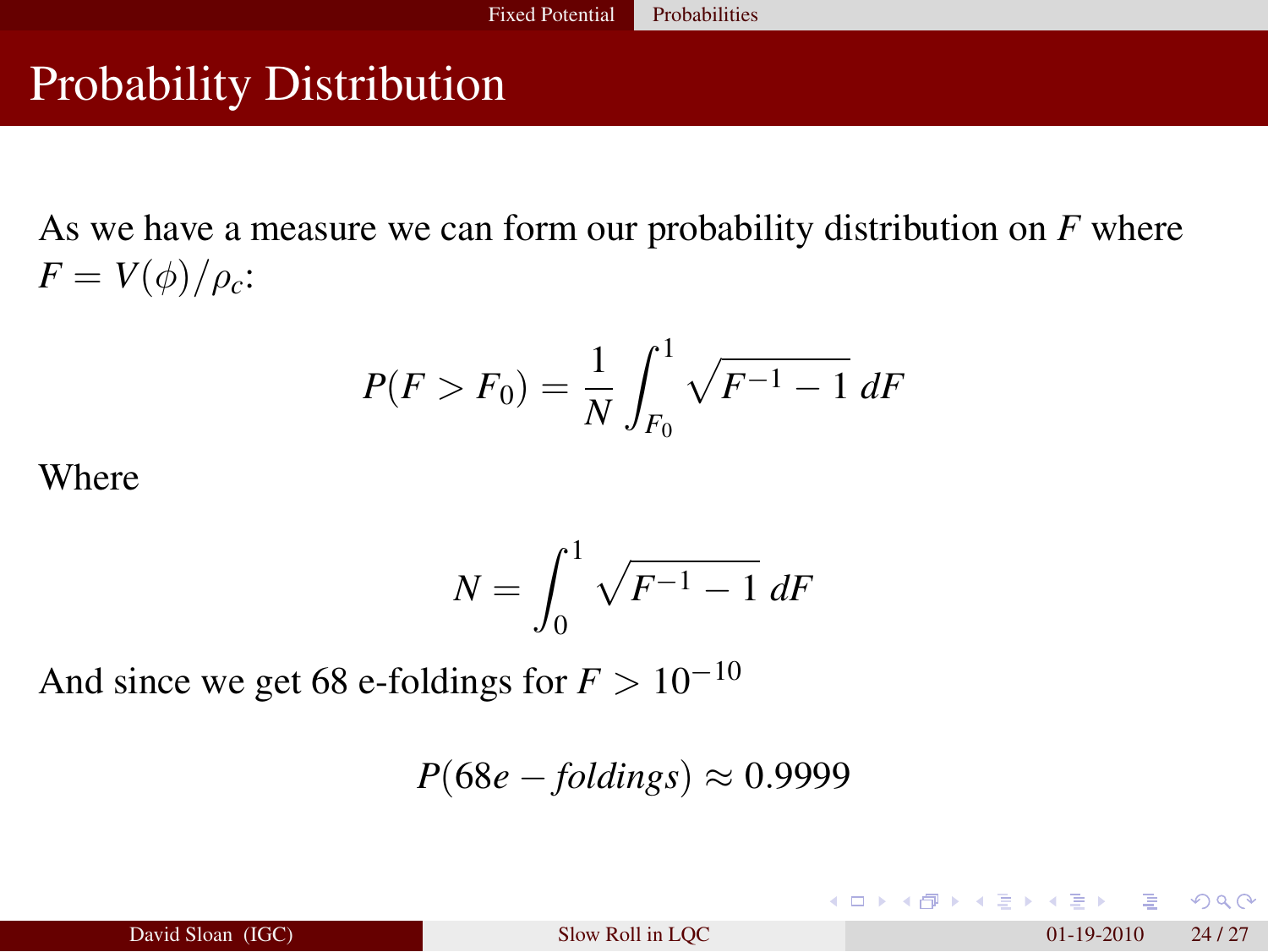#### **Robustness**

- Decrease mass, results approximately same  $m \approx 10^{-8} m_{pl} \rightarrow P(68 \text{e} \text{folds}) > 0.99$
- Increase mass, results approximately same  $m \approx 10^{-5} m_{pl} \rightarrow P(68 \text{efolds}) > 0.99$
- Can change form of potential (work in progress)  $V(\phi) \approx \phi^4, e^{\phi}$

 $209$ 

 $\mathbb{R}^n \times \mathbb{R}^n \xrightarrow{\sim} \mathbb{R}^n \times \mathbb{R}^n$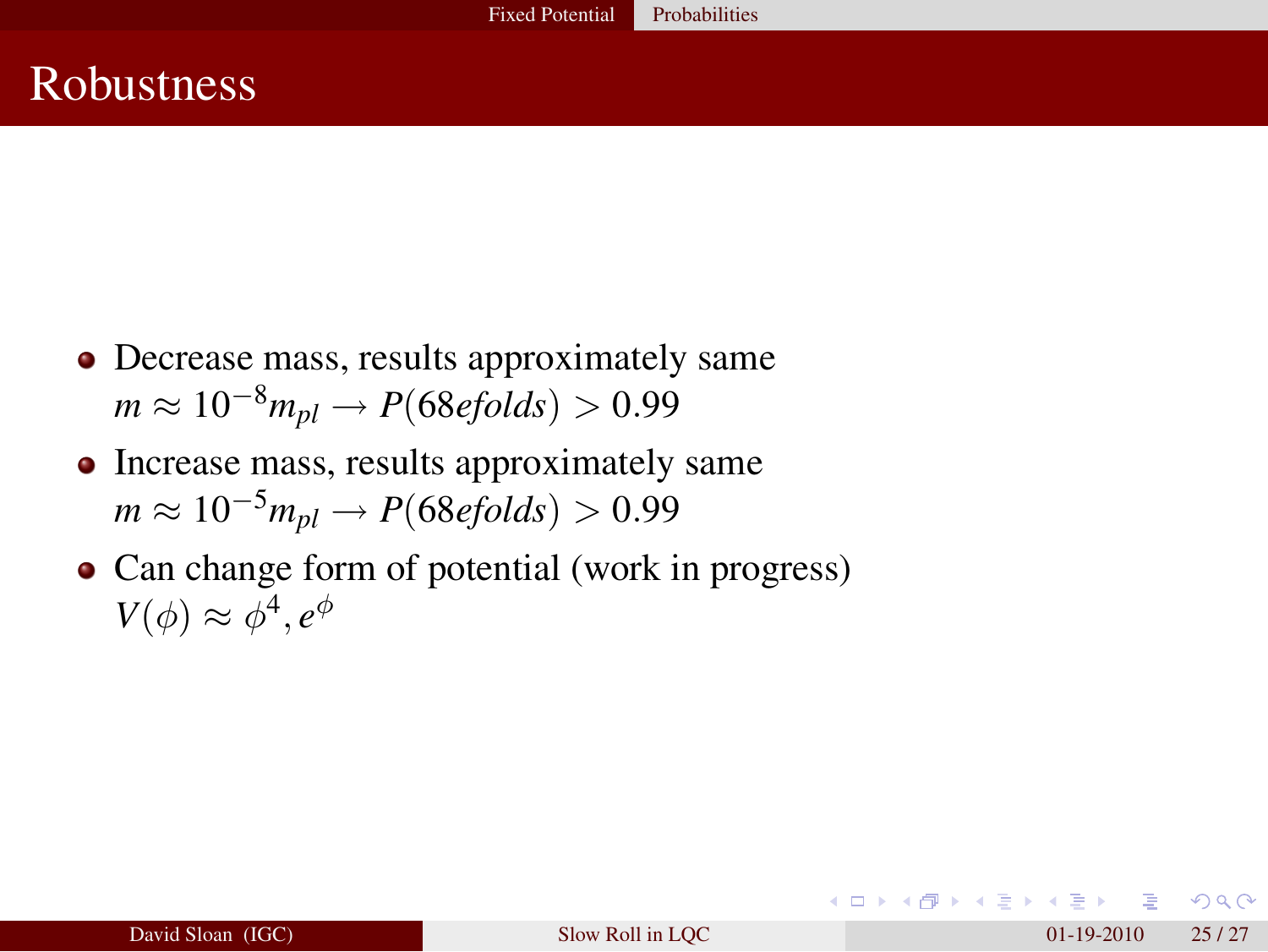### **Conclusions**

- We can define a measure of probability a la Gibbons & Turok in LQC
- Inflation now appears very likely
- Key features of LOC required for calculation
- Inflation can begin at high densities Needs physics close to planck scale.
- Bounce point gives unique place to calculate probabilities
- Superinflation sets conditions for long slow roll inflation

<span id="page-25-0"></span> $209$ 

 $\mathbb{R}^d \times \mathbb{R}^d \times \mathbb{R}^d \times \mathbb{R}^d \times \mathbb{R}^d$